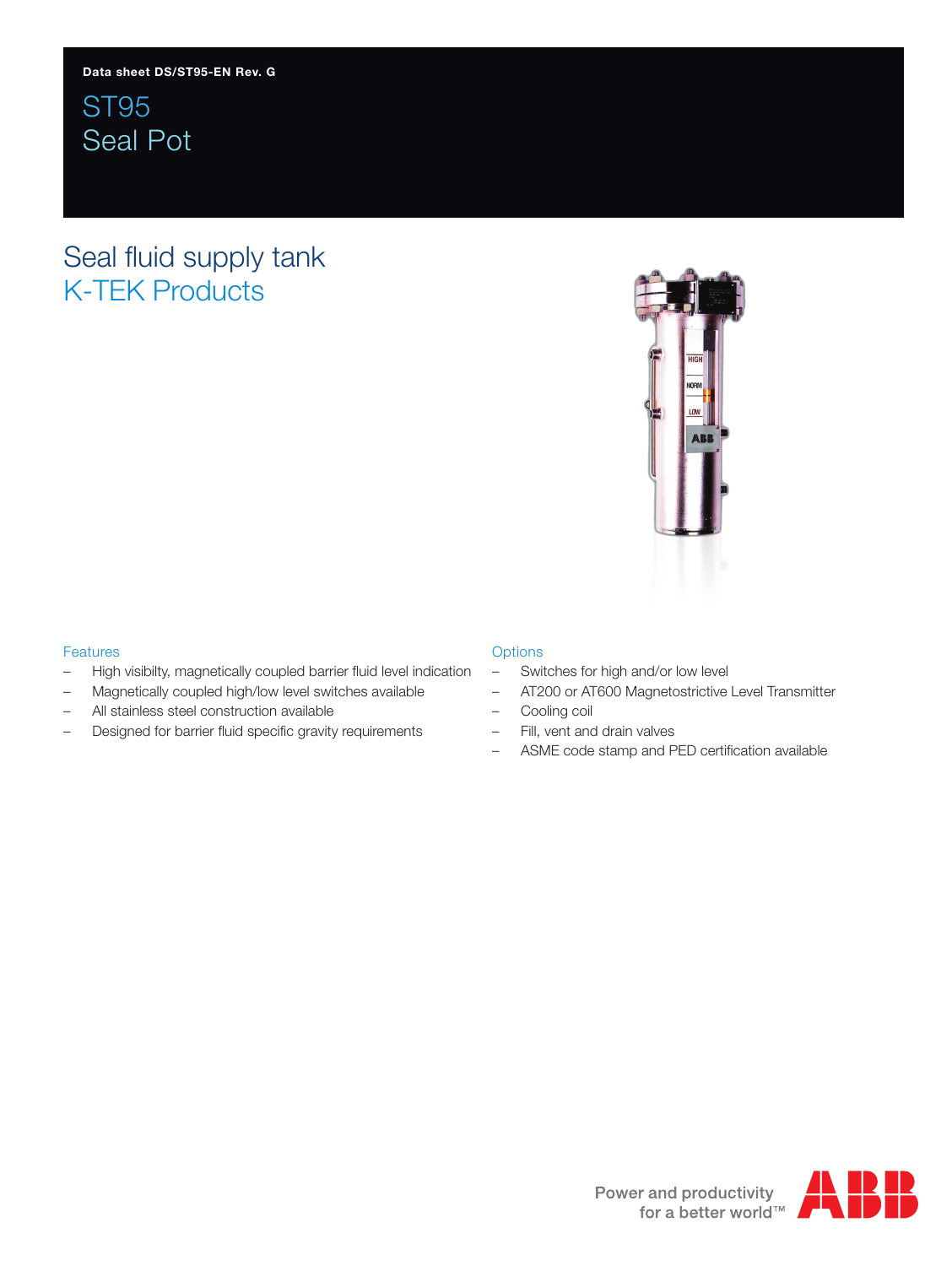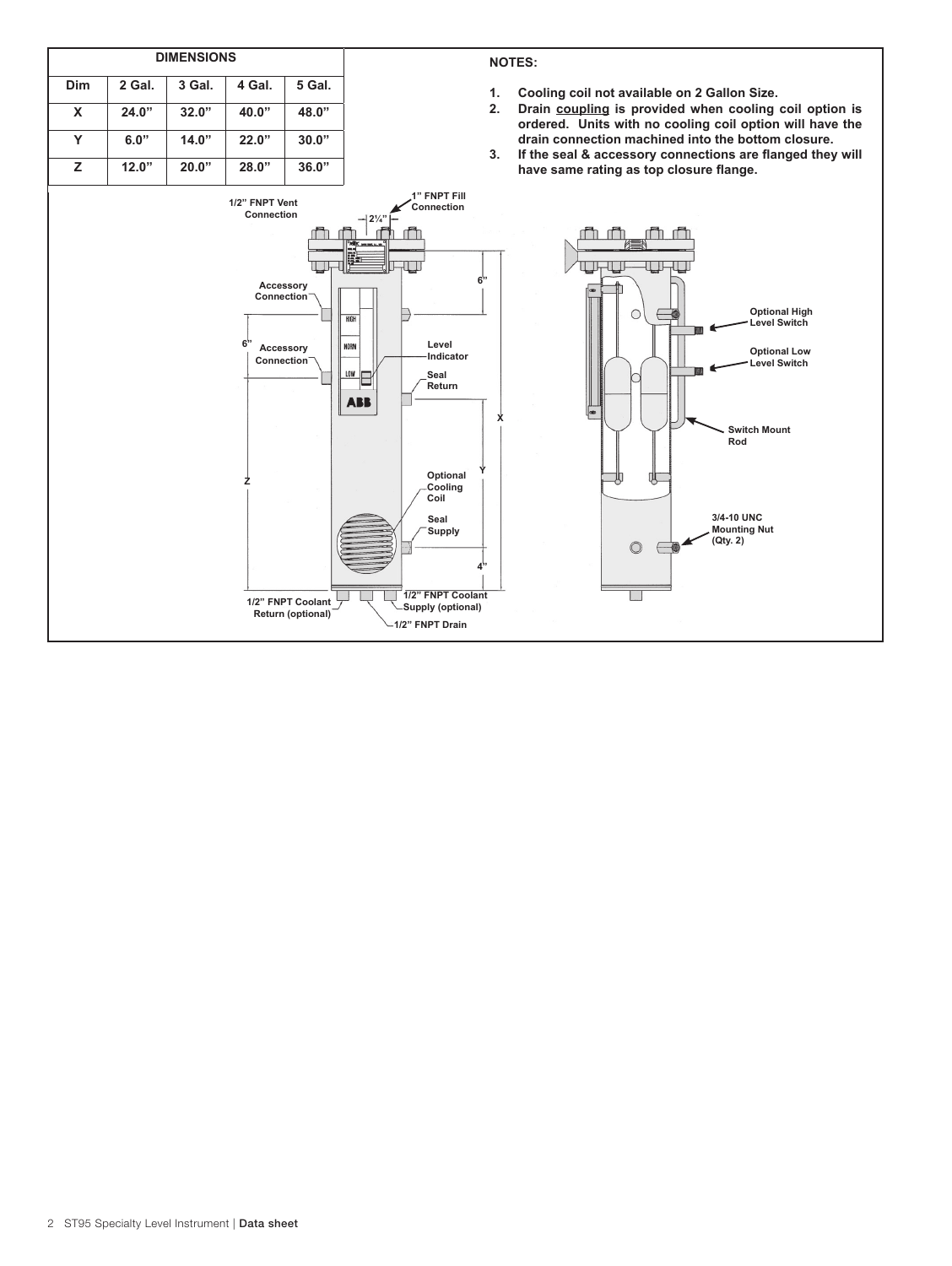| ORDERING INFORMATION<br>ST95/a/b/c/d/e/f/g/h/i/j/k/l/m/n/o:<br>/a         Capacity |                                                                                                                             |                                                       |                                                                                                          |                |  |  |  |  |  |
|------------------------------------------------------------------------------------|-----------------------------------------------------------------------------------------------------------------------------|-------------------------------------------------------|----------------------------------------------------------------------------------------------------------|----------------|--|--|--|--|--|
|                                                                                    |                                                                                                                             |                                                       |                                                                                                          |                |  |  |  |  |  |
|                                                                                    | $2 = 2$ Gallon                                                                                                              | $3 = 3$ Gallon                                        | $4 = 4$ Gallon                                                                                           | $5 = 5$ Gallon |  |  |  |  |  |
| /b                                                                                 | <b>Material of Construction</b><br>$6 = 316/L$ Stainless Steel                                                              |                                                       |                                                                                                          |                |  |  |  |  |  |
| /c                                                                                 | 4 = 304/L Stainless Steel<br>Shell Schedule                                                                                 |                                                       | 6C = 316/L Stainless Steel w/ Carbon Steel Flanges<br>4C = 304/L Stainless Steel w/ Carbon Steel Flanges |                |  |  |  |  |  |
|                                                                                    | 1W = Schedule 10 Welded                                                                                                     |                                                       | 4W = Schedule 40 Welded                                                                                  |                |  |  |  |  |  |
| /d                                                                                 | 1S = Schedule 10 Seamless<br>Flange Class                                                                                   |                                                       | 4S = Schedule 40 Seamless                                                                                |                |  |  |  |  |  |
|                                                                                    | $1 = 150#$                                                                                                                  |                                                       | $6 = 600#$                                                                                               |                |  |  |  |  |  |
| /e                                                                                 | $3 = 300#$<br>Fill, Vent & Drain                                                                                            |                                                       | $X =$ Welded Head                                                                                        |                |  |  |  |  |  |
|                                                                                    | $T = Threaded$                                                                                                              | S = Socket Weld                                       | $F =$ Flanged                                                                                            |                |  |  |  |  |  |
| /f                                                                                 | <b>Seal Connections</b>                                                                                                     |                                                       |                                                                                                          |                |  |  |  |  |  |
|                                                                                    | $5T = 1/2$ " Threaded (Std)                                                                                                 |                                                       | $7T = 3/4"$ Threaded                                                                                     |                |  |  |  |  |  |
|                                                                                    | 5S = 1/2" Socket Weld                                                                                                       |                                                       | 7S = 3/4" Socket Weld                                                                                    |                |  |  |  |  |  |
| /g                                                                                 | 5F = 1/2" Flanged<br>Accessory Connections                                                                                  |                                                       | $7F = 3/4"$ Flanged                                                                                      |                |  |  |  |  |  |
|                                                                                    | $X = None$                                                                                                                  |                                                       |                                                                                                          |                |  |  |  |  |  |
|                                                                                    | $5T = 1/2$ " Threaded (Std)                                                                                                 |                                                       | $7T = 3/4"$ Threaded                                                                                     |                |  |  |  |  |  |
|                                                                                    | 5S = 1/2" Socket Weld                                                                                                       |                                                       | 7S = 3/4" Socket Weld                                                                                    |                |  |  |  |  |  |
| /h                                                                                 | 5F = 1/2" Flanged<br>Construction                                                                                           |                                                       | $7F = 3/4"$ Flanged                                                                                      |                |  |  |  |  |  |
|                                                                                    | $S =$ Pneumatic Test @ 150 psig                                                                                             |                                                       |                                                                                                          |                |  |  |  |  |  |
|                                                                                    |                                                                                                                             | A = SASME Code Stamped (Specify "U" or "UM)           |                                                                                                          |                |  |  |  |  |  |
|                                                                                    |                                                                                                                             | H = Hydrostatic Test @ 1.5 x Maximum Working Pressure |                                                                                                          | PED            |  |  |  |  |  |
| /i                                                                                 | Note: Specify if PED Certificate is required.<br>Switch Options                                                             |                                                       |                                                                                                          |                |  |  |  |  |  |
|                                                                                    | $X = None$                                                                                                                  |                                                       | $L =$ Low Level Switch                                                                                   |                |  |  |  |  |  |
| /j                                                                                 | H = High Level Switch<br><b>Switch Type</b>                                                                                 |                                                       | HL = High & Low Level                                                                                    |                |  |  |  |  |  |
|                                                                                    | $X = None$                                                                                                                  |                                                       |                                                                                                          |                |  |  |  |  |  |
|                                                                                    | $3 = MS30/RD$                                                                                                               |                                                       | $2 = MS41/RD$                                                                                            |                |  |  |  |  |  |
| /k                                                                                 | 3E = MS30/EX/RD<br>Transmitter Options                                                                                      |                                                       | $2E = MS41/EX/RD$                                                                                        |                |  |  |  |  |  |
|                                                                                    | $X = None$                                                                                                                  |                                                       |                                                                                                          |                |  |  |  |  |  |
|                                                                                    | A2 = AT200 Magnetostrictive (Bottom Connected Only)<br>A6 = AT600 Magnetostrictive (Bottom Connected Only)<br>Other Options |                                                       |                                                                                                          |                |  |  |  |  |  |
| $\mathbf{\mu}$                                                                     |                                                                                                                             |                                                       |                                                                                                          |                |  |  |  |  |  |
|                                                                                    | $X = None$                                                                                                                  |                                                       | $C =$ Cooling Coil                                                                                       |                |  |  |  |  |  |
| /m                                                                                 | <b>Maximum Pressure</b>                                                                                                     |                                                       |                                                                                                          |                |  |  |  |  |  |
|                                                                                    | State Maximum Working Pressure in psig or bar                                                                               |                                                       |                                                                                                          |                |  |  |  |  |  |
| /n                                                                                 |                                                                                                                             | <b>Maximum Temperature</b>                            |                                                                                                          |                |  |  |  |  |  |
|                                                                                    | State Maximum Working Temperature in °F or °C                                                                               |                                                       |                                                                                                          |                |  |  |  |  |  |
| /o                                                                                 | <b>Specific Gravity</b><br>State Specific Gravity of Seal Fluid                                                             |                                                       |                                                                                                          |                |  |  |  |  |  |

| <b>Maximum Allowable Working Pressure Rating</b> |                                                                |                |                 |                 |                      |              |  |  |  |
|--------------------------------------------------|----------------------------------------------------------------|----------------|-----------------|-----------------|----------------------|--------------|--|--|--|
| Flange                                           | <b>Shell Type</b>                                              | 100°F          | $200^{\circ}$ F | $300^{\circ}$ F | $400^{\circ}$ F      | <b>Notes</b> |  |  |  |
| <b>Class</b>                                     |                                                                | $38^{\circ}$ C | $93^{\circ}$ C  | $149^{\circ}$ C | $204$ <sup>o</sup> C |              |  |  |  |
| 150#                                             | Sch. 10 316/L SS Welded or Seamless                            | 275            | 235             | 215             | 195                  | 3            |  |  |  |
| 150#                                             | Sch. 10 304/L SS Welded or Seamless                            | 275            | 230             | 205             | 190                  | 3            |  |  |  |
| 300#                                             | Sch. 10 316/L SS Welded                                        | 585            | 585             | 560             | 515                  | 3            |  |  |  |
| 1300#                                            | Sch. 10 304/L SS Welded                                        | 565            | 585             | 540             | 495                  | 3            |  |  |  |
| 300#                                             | Sch. 10 316/L SS Seamless                                      | 715            | 620             | 560             | 515                  | 3            |  |  |  |
| 1300#                                            | Sch. 10 304/L SS Seamless                                      | 715            | 600             | 540             | 495                  | 3            |  |  |  |
| 600#                                             | Sch. 40 316/L SS Welded or Seamless                            | 1250           | 1240            | 1120            | 1025                 | 1,3          |  |  |  |
| 600#                                             | Sch. 40 304/L SS Welded or Seamless                            | 1250           | 1200            | 1055            | 995                  | 1,3          |  |  |  |
| 600#                                             | Sch. 40 316/L SS Welded                                        | 1290           | 1240            | 1120            | 1025                 | 2,3          |  |  |  |
| 1600#                                            | Sch. 40 304/L SS Welded                                        | 1290           | 1200            | 1080            | 995                  | 2,3          |  |  |  |
| <b>1600#</b>                                     | Sch. 40 316/L SS Seamless                                      | 1440           | 1240            | 1120            | 1025                 | 2,3          |  |  |  |
| 600#                                             | Sch. 40 304/L SS Seamless                                      | 1440           | 1200            | 1080            | 995                  | 2,3          |  |  |  |
| Note 1:                                          | With standard half couplings for seal & accessory connections. |                |                 |                 |                      |              |  |  |  |
| Note 2:                                          | With Soc-o-lets for seal & accessory connections.              |                |                 |                 |                      |              |  |  |  |
| <b>Note 3:</b>                                   | All Flanges are Dual Grade Materials                           |                |                 |                 |                      |              |  |  |  |